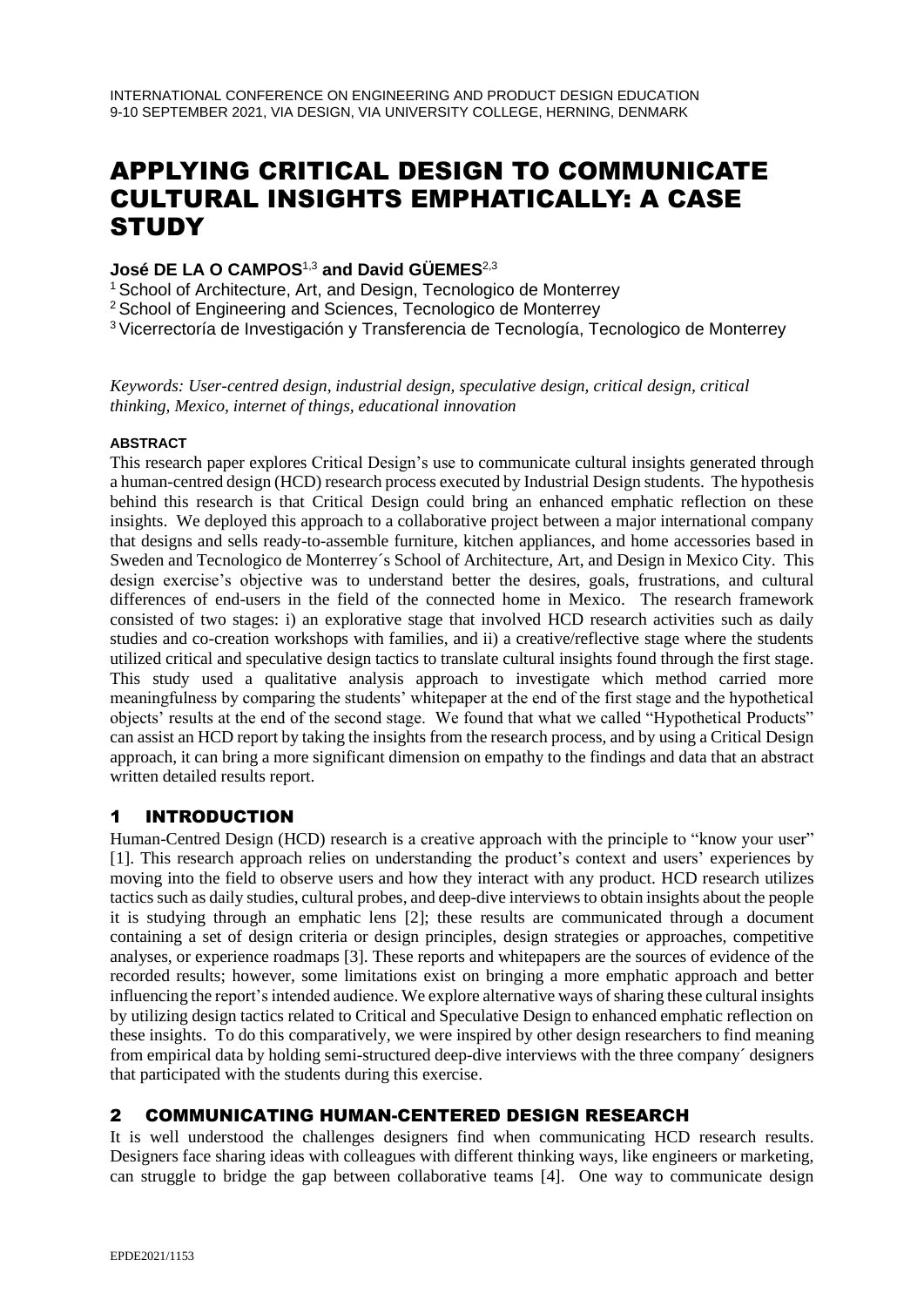research is through detailed reports. However, reports linger in danger to become verbose, diminishing people's chance to find time to read them [5]. Alternatively, Segelström argues that visual representation is useful among designers who wish to formulate insights from the user material collected and communicate insights to their clients and keep the data "alive" [6]. However, generating these visual representations can have limitations to understand people in an empathic way. A popular visualization tool like a Customer Journey Map can help understand an organization's customer experience. However, there are instances when it is not done correctly; in that case, it can just function as a graphical representation of a customer's touchpoints with an organization, leaving behind all the emotional aspects of the experience, resulting in a useless tool to promote innovation within a service system [7]. Another visualization tool described by Segelström is the Personas Method, which works as a representation of ideal or prototypical end-user based on behaviours and motivations. This method allows designers to relate to and empathize with users and encourage them to view product problems from the user's perspective [8]. As Personas is a subjective representation, it is challenging to verify that the method is accurate as it is complicated to validate, making it useful only for inspiration where there is no claim for validity [9]. As one of the main goals for HCD research is to bring as much information as possible to bring a better understanding of a particular segment of users; the designer must use a plethora of methods and techniques that could complement each other and bring a complete picture, especially when a detailed report, journey maps or personas can be limiting from the empathic point of view.

In the next section, we will open a case for Critical Design as a tactic to improve the empathic dimension for HCD research.

## 3 THE HYPOTHETICAL PRODUCT

Traditional design practice is highly rhetorical, where the designed object is persuasive when it creates a new vision in social life by communicating usability, usefulness, and desirability. Nevertheless, design can also seek an intellectual outcome [10]. Such design practice can be Critical Design. According to Malpass, Critical Design is used as a medium to engage user audiences and provoke debate. With other converging design manifestations such as Design Fiction or Speculative Design, Critical Design relies on hypothetical or fictional objects to explore possible technological futures. Through debate and interaction with these hypothetical products, an audience can consider matters more immediately than abstract theories [11]. A clear example of these hypothetical products is what Kirby famously refers to as *diegetic prototypes*, a prop-like artifact that, within narratives, contextualizes emergent technologies within the social sphere [12]. Hypothetical products can be used as physical anecdotes designed to prompt speculation in the viewer about the world these objects belong to [13]. A particular characteristic of these hypothetical products (and man-made products in general) is the symbolic qualities in the context of their use, where not only the physical and physiological functions are considered, but the psychological, social, and cultural context. A product can carry a message using a sort of vocabulary of forms that can transfer informative messages that can report possible uses and cultural heritage, individual experiences, and style. By engaging product design, one can be cast in the role of communicator, using the psychological and social uses of objects through the symbolic qualities of products, as man-made forms can embody, like an indistinguishable symbolic unity, both signs and referents relative to a community of users [13]. In this case, this academic exercise appealed to hypothetical functional objects, or as we will call in this paper, hypothetical products, to create this urgency to reckon concerns on the Mexican culture that a user research report might not communicate in the same engaging ways as a product could. This paper explores how a hypothetical object might give a bigger perspective than an abstract insight.

## 4 APPLYING CRITICAL DESIGN TO COMMUNICATE CULTURAL INSIGHTS EMPATHICALLY: A CASE STUDY

A Swedish international company that designs and sells ready-to-assemble furniture, kitchen appliances, and home accessories wanted a deeper understanding of their future Mexican customers. The company paired with Tecnologico de Monterrey´s School of Architecture, Art, and Design in Mexico City. For this challenge, undergraduate industrial design students applied User-Centred, Critical, and Speculative Design to gather information about how Mexican families related to smart home devices. The project had two main stages. The first one focused on HCD Research. After doing secondary research and constructing a general scope of the research question, every team recruited a Mexican family and lent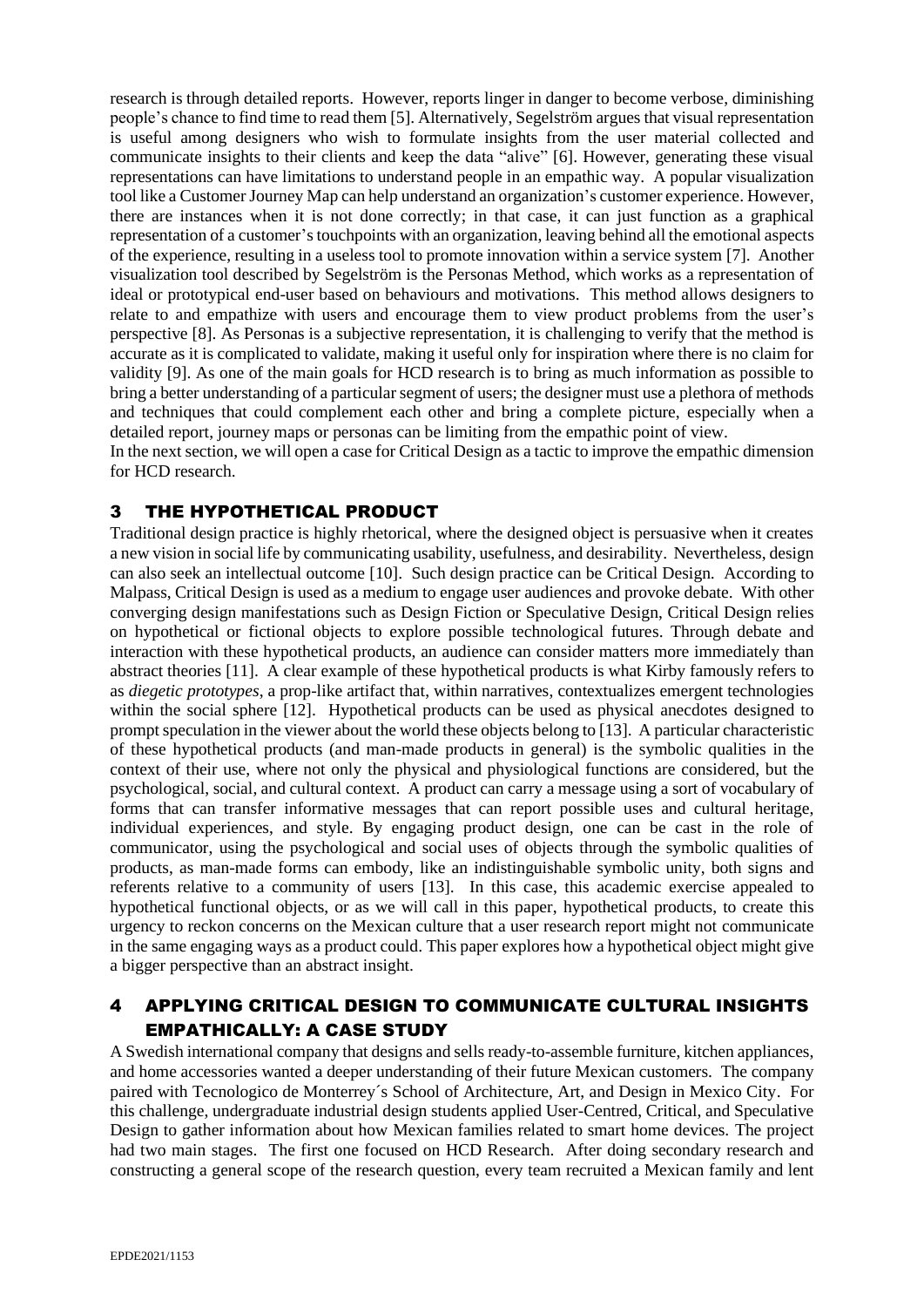them a collection of smart products manufactured by the company for a week. During this period, the students gathered insights through HCD activities like a daily study and a co-creating workshop. In the second stage, focused on Critical Design, each team developed a hypothetical collection of smart devices that expressed the Mexican user's emotional needs, aspirations, and frustrations found by their research (Figure 1.1). This project's results were presented in October 2020, during a major design festival in Mexico City. It is worth mention that this semester-long project was temporarily interrupted by the Covid-19 pandemic in its second phase. As the students did not have access to the university facilities, the main deliverables were digital renders and other visualizations. Having described the project and the method, the next part of this paper presents four cases and the analysis.



*Figure 1. Hypothetical Products developed by the students*

### **4.1 Team1: Easy**

Through HCD research, the first team found that older Mexican adults (aged 50 to 60) can feel "technophobic" while using smart home devices. After carefully observing how older users felt intimidated by technology, the team found that they perceived "mistrust" and "overwhelm" while exposed to smart devices, causing a dependency on the family's younger members. The students concluded that Mexican users might not be as familiar with smart devices as their European counterparts, making the current design language not universal. As a critical design approach, the team investigated what this type of user would be familiar with in terms of technological devices. They discovered these users would trust more tangible interactions: buttons, sliders, and switches; they also found inspiration on electronics from the '70s and '80s, where buttons would do loud clicks. After this, they researched ways an older user could feel more familiar with the technology. Therefore, the team created a collection of interactive possibilities aiming to challenge the conception that technological objects should be clean, minimal, and predominantly using white finishes.

## **4.2 Team 2: Negotiation of the Space**

The second team of students dived into how Mexican families lived in smaller places with constant space negotiations. During the first stage, the team found that this family had two sisters sharing the same room and the same bed. The older sister, a university student, had a completely different schedule as her younger sister, a high school student. For them, it was challenging to do various activities while sharing the same limited space. In the second stage of the project, this team observed that it was very common to use textiles to separate spaces as a substitute for doors. This team proposed changing the existing smart blind's textile patterns used during the daily study as they found that the Mexican user would be more comfortable when there are more colours and visual elements in their surroundings. Inspired by folk art, this team rethought the smart blind for a Mexican context.

### **4.3 Team 3: Lumetría**

The third team dived into the emotional needs the Mexican society has towards celebrating traditions. After interviewing and observing their corresponding family, they saw their meaningful relationship with the social gatherings. As they found out, Mexican families prefer to gather socially in their own homes rather than public spaces. This team focused on how smart lighting could create different environments for different moods and celebrations. A Christmas atmosphere is entirely different from a "Day of the Dead" celebration. This team designed a collection of smart luminaries that could create different atmospheres according to the celebrations. The students turned to the posthumous work of Mexican architect Luis Barragán and used light and colour as an inspiration. The team proposed a collection of three lighting devices: one was fixed in the walls, and two tabletop lamps created colour and light combinations that could generate different home atmospheres.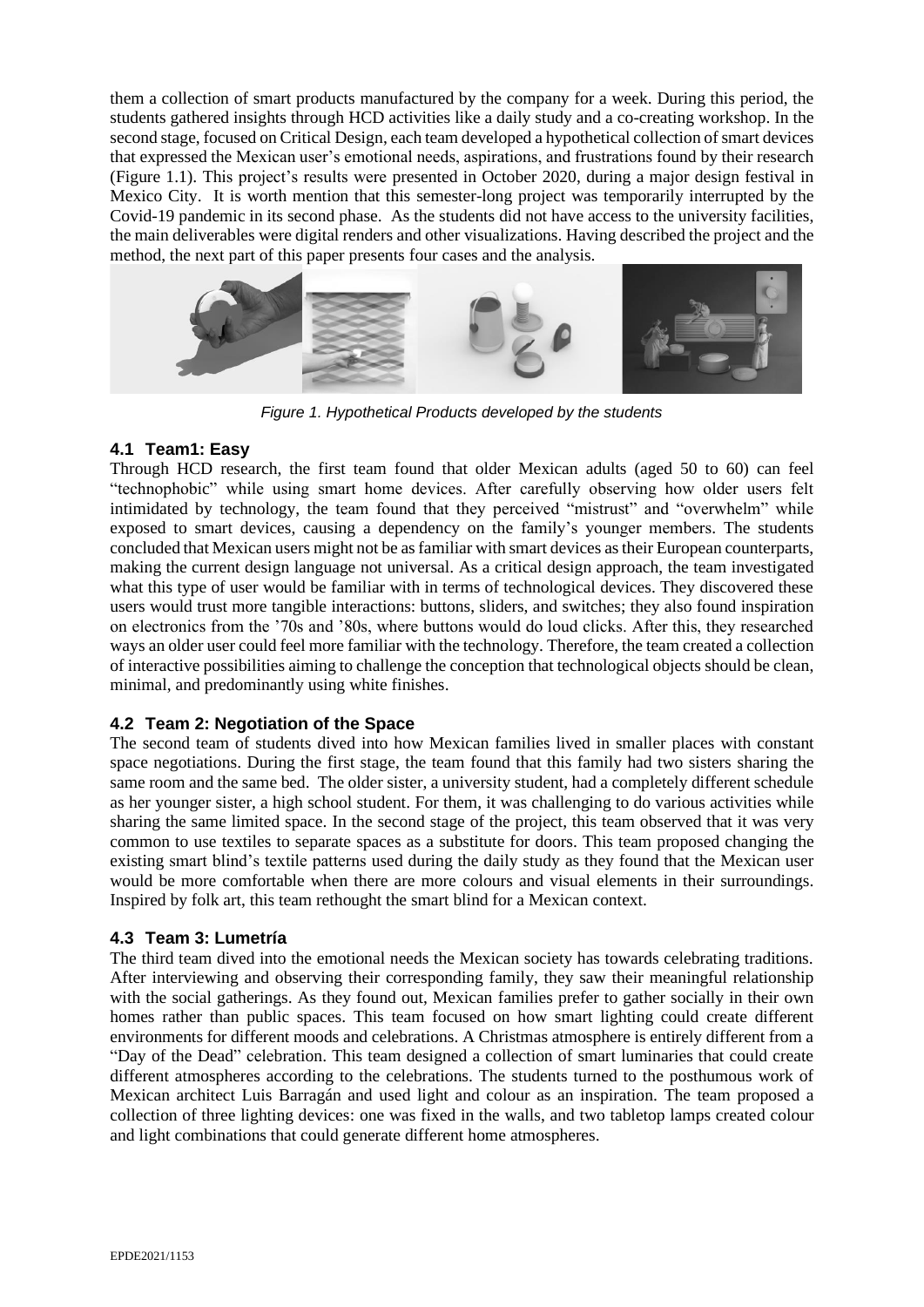### **4.4 Team 4: Remembrance Collection**

Finally, during their first stage, the fourth team found opportunities in how older people relate to smart devices. After analysing how their studied family used the smart home devices, they found the grandmother perceived these devices as delicate and fragile - even though they were not. She wanted to feel confident and included while using these devices. Inspired by these insights, the team proposed an alternative design of the company's smart home devices by changing the physical appearance to arouse the user's predominant characteristics that they could remember from their youth. This finding concerned the team, as one of the students explains: "Everyone should be able to use a smart device no matter their age. So we created a collection that, through its appearance, could invite our grandparents to use these home smart devices." By looking into how the design looked before the digital era and using visual cues that could remind us of art-deco details popularized in Mexican households in the '60s, this team of students challenged the paradigm that technology should look like something futuristic, technocratic, or new. At the end of the project, a white paper and project documentation was delivered to the companies' designer, and a final presentation with different stakeholders was organized to share their results.

### 5 METHODOLOGY

To understand the effectiveness of how Critical Design can assist a User Research Report, we had to find a methodology that could allow us to access the perception of usefulness. As our sample was relatively small, as only three company's designers were eligible to understand the real significance that describes our hypothesis, we decided to have an inductive [14] research approach inspired by the work of Michelewsky, who demonstrated that one could concentrate on eliciting meaning from empirical data [15]. We choose to have these qualitative research methods to provide learning on particular expectations, experiences, and a person's attitude, problems, needs, ideas, or environment. We carried out an in-depth interview with each designer during February 2021. Each interview had a duration of 45 minutes, was transcribed, and was analysed by identifying the aspects when a project made them feel to understand better the Mexican user and their context in an emphatic way. The quotes had been edited to respect the privacy of the company.

### **5.1 Learning about Mexican Culture and the Mexican Family**

These projects aided the designers to understand the Mexican culture, especially on aesthetic values and recognition of how diverse cultures can be as one of the company's designers puts it: *"One part that was standing out was that when it came around the form and the colour was very different from Scandinavia."* The semantic characteristic of these hypothetical products gave the viewer a more significant dimension on the aesthetic aspects of product design, adding more cultural context than only having a descriptive explanation commonly found on detailed reports. Also, the designers expressed that all projects *"accomplished showing some type of insight in relation with the Mexican culture"* and felt like *"all projects highlighted something and created some type of awareness."* The hypothetical products helped the designers to understand the Mexican family on a more empathic dimension. As each product had a specific user with specific needs in a specific context, it helped the designers understand their everyday needs more concretely. Regarding the Negotiation of the Space project, one designer said: "*Concrete in the sense that they made it about family life, how that family lives; very tangible by coming up with such a concrete example like: Ok! it is one room, two sisters, they have different needs, and we need to shut the curtain off."* Another example of hypothetical products helping the designers to be more emphatic was the project Easy. As they focused on the elderly users, it helped the designers to have a deeper understanding of their frustrations while using newer technology: *"That is where I felt getting into the frustration and pain points of the elderly people, like the fear of doing wrong and so."*

### **5.2 Influence for Designing Future Products**

When asked if these hypothetical products would reach any kind of influence for future projects, the designers mentioned that it helps bring mindfulness of the diversity of the users and the people their company is trying to reach. This could bring "*much awareness*" into a development process. The designers found these exercises useful not only for a specific project but as a constant learning process where *"it helps to read as diverse insights as possible and try to make them stay in the mind of our designers as they execute their work."*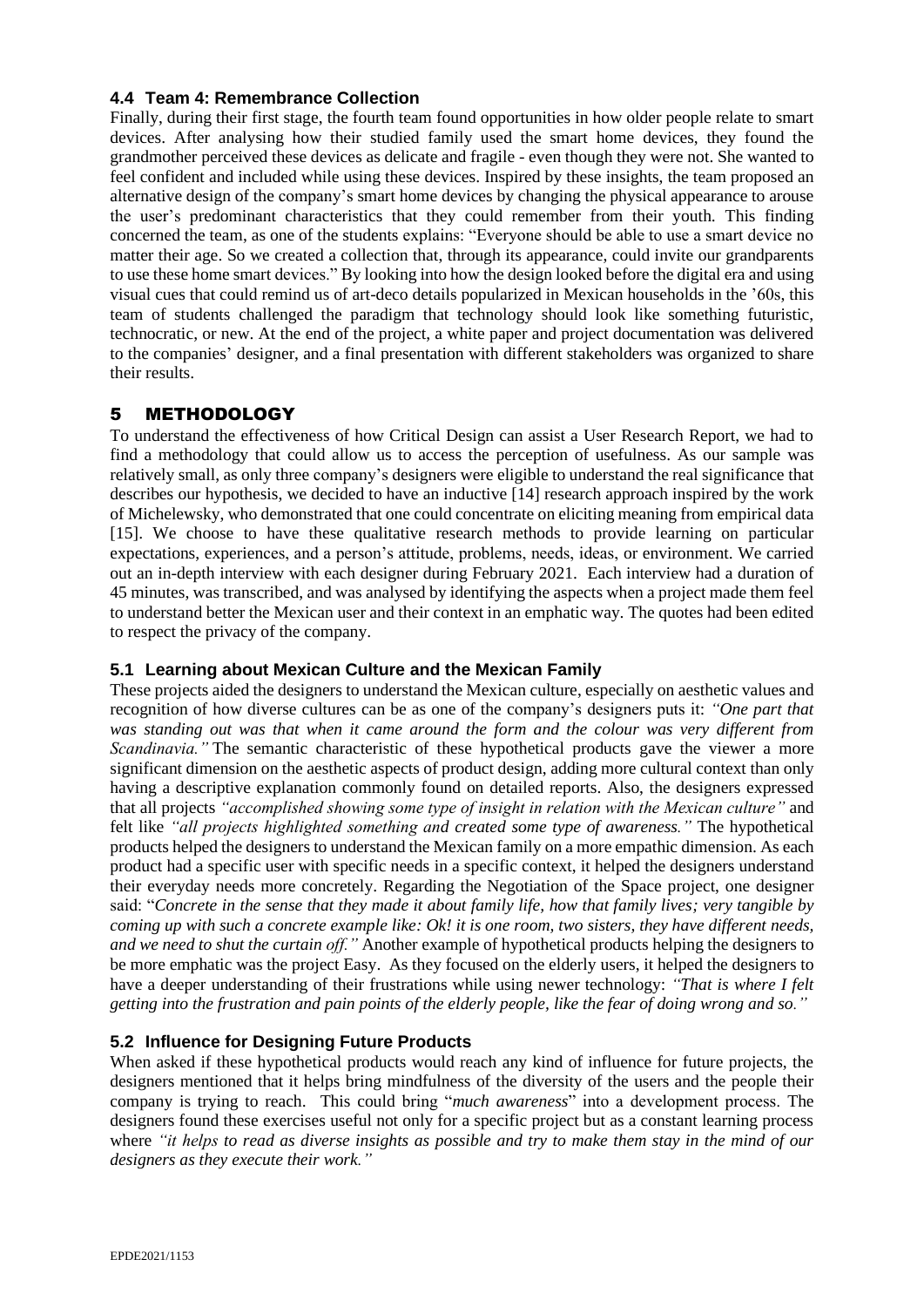Also, the designers described that the project "Remembrance" caused a change of mind. As product designers tend to look forward when it comes to product design, the characteristic of the project to "look back" into what is familiar for an elder user caused some steer, as a designer explained: *"I am quite locked in to thinking that design is only looking forward, is about new things, new expressions... However, how about it also connects back to the past?" To me, that [Remembrance] was an angle which I thought was interesting".*

# 6 CONCLUSIONS

The result of this study not only supports the work of Segelström on the usefulness of visual representation to communicate insights, but as these Hypothetical Objects bring an emotional layer of understanding that mere visual representation like a customer journey lack of, as Rosenbaum argues [7]. Turning on our interviews, we asked each designer to complete the sentence "*These hypothetical products could\_\_\_\_\_\_ a user research report."* They used the words "enrich," "enable," "enlighten," "complement," and "support", contrasting with what Ross depicts on detailed reports [5]. This study found that the designers felt the user research reports were valuable as they were factual, but the Hypothetical Objects can give a better context. They also expressed that the exercises helped them see distinct aspects away from their surroundings and experiences. For this project, the designers found that they can perceive the colour or flavour on another culture's experience. Also, the designers expressed that the hypothetical projects became "manifestations" of the sum of all the learnings. By looking at them it enabled inspiration, taking a step both for product concepts but also for drawing some conclusions and insights from Mexican culture and how they manifest: *"One part that was standing out was that when it came around the form and the colour was very different from Scandinavian."*

## **REFERENCES**

- [1] Norman D. A. and Group N. N. (2005). Human-Centred Design Considered Harmful. 5.
- [2] Stickdorn M., Hormess M., Lawrence A., and Schneider J. (Eds.). (2018). This is service design doing: Applying service design thinking in the real world; a practitioners` handbook (First edition). O'Reilly.
- [3] Netland N., Castanho R., and Sansoucie S. (2012, November 12). UX Strategy on the Job: An Interview with Three UX Strategist. [https://www.uxmatters.com/mt/archives/2012/11/ux](https://www.uxmatters.com/mt/archives/2012/11/ux-strategy-on-the-job-an-interview-with-three-ux-strategists.php)[strategy-on-the-job-an-interview-with-three-ux-strategists.php.](https://www.uxmatters.com/mt/archives/2012/11/ux-strategy-on-the-job-an-interview-with-three-ux-strategists.php)
- [4] Holtzblatt K. and Holtzblatt S. (2014). Communicating user research in order to drive design and product decisions. CHI '14 Extended Abstracts on Human Factors in Computing Systems, 1155– 1158. [https://doi.org/10.1145/2559206.2559207.](https://doi.org/10.1145/2559206.2559207)
- [5] Ross J. (n.d.). Communicating User Research Findings. UX Matters. Retrieved February 8, 2021, fro[m https://www.uxmatters.com/mt/archives/2012/02/communicating-user-research](https://www.uxmatters.com/mt/archives/2012/02/communicating-user-research-findings.php)[findings.php.](https://www.uxmatters.com/mt/archives/2012/02/communicating-user-research-findings.php)
- [6] Segelström F. (2009). Communicating through Visualizations: Service Designers on Visualizing User Research. 11.
- [7] Rosenbaum M. S., Otalora M. L., and Ramírez G. C. (2017). How to create a realistic customer journey map. Business Horizons, 60(1), 143–150. [https://doi.org/10.1016/j.bushor.2016.09.010.](https://doi.org/10.1016/j.bushor.2016.09.010)
- [8] Chen R. and Liu J. (2015). Personas: Powerful Tool for Designers. In M. G. Luchs, K. S. Swan, & A. Griffin (Eds.), Design Thinking (pp. 27–40). John Wiley & Sons, Inc. [https://doi.org/10.1002/9781119154273.ch3.](https://doi.org/10.1002/9781119154273.ch3)
- [9] Chapman C. N. and Milham R. P. (n.d.). The Personas' New Clothes: Methodological and Practical Arguments Against a Popular Method. Th ANNUAL MEETING, 3.
- [10] T Harp B. M. and Tharp S. M. (2018). Discursive design: Critical, speculative, and alternative things. The MIT Press.
- [11] Malpass M. (2017). Critical design in context: History, theory, and practices. Bloomsbury Academic, an imprint of Bloomsbury Publishing Plc.
- [12] Kirby D. (2010). The Future is Now: Diegetic Prototypes and the Role of Popular Films in Generating Real-world Technological Development. Social Studies of Science, 40(1), 41–70. https://doi.org/10.1177/0306312709338325.
- [13] Krippendorff K. (n.d.). Product Semantics: Exploring the Symbolic Qualities of Form. 8.
- [14] Rainbolt G. W. and Dwyer S. L. (2015). *Critical thinking: The art of argument* (2e [edition]).